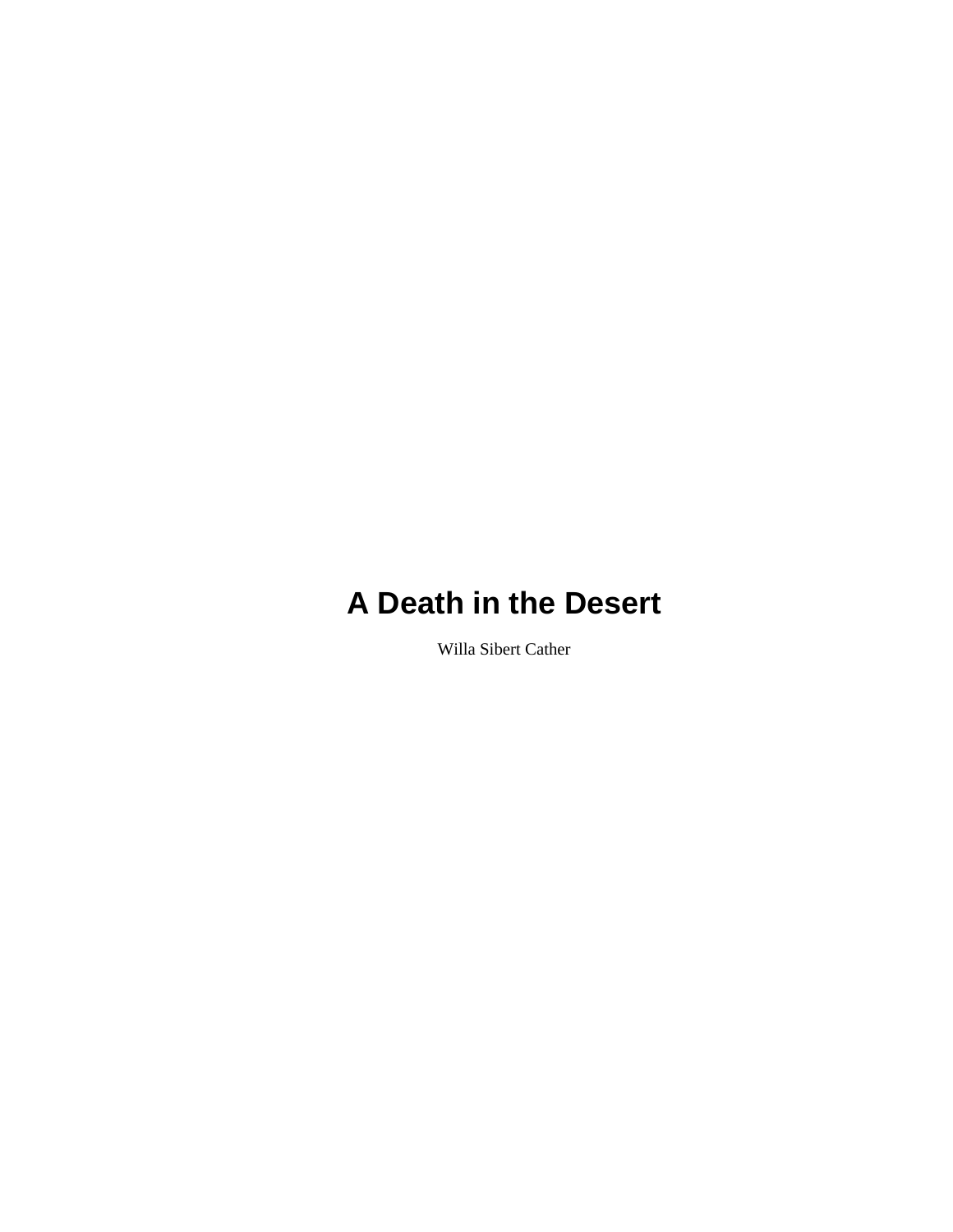### **Table of Contents**

| A Death in the Desert |  |
|-----------------------|--|
| Nihert.<br>w          |  |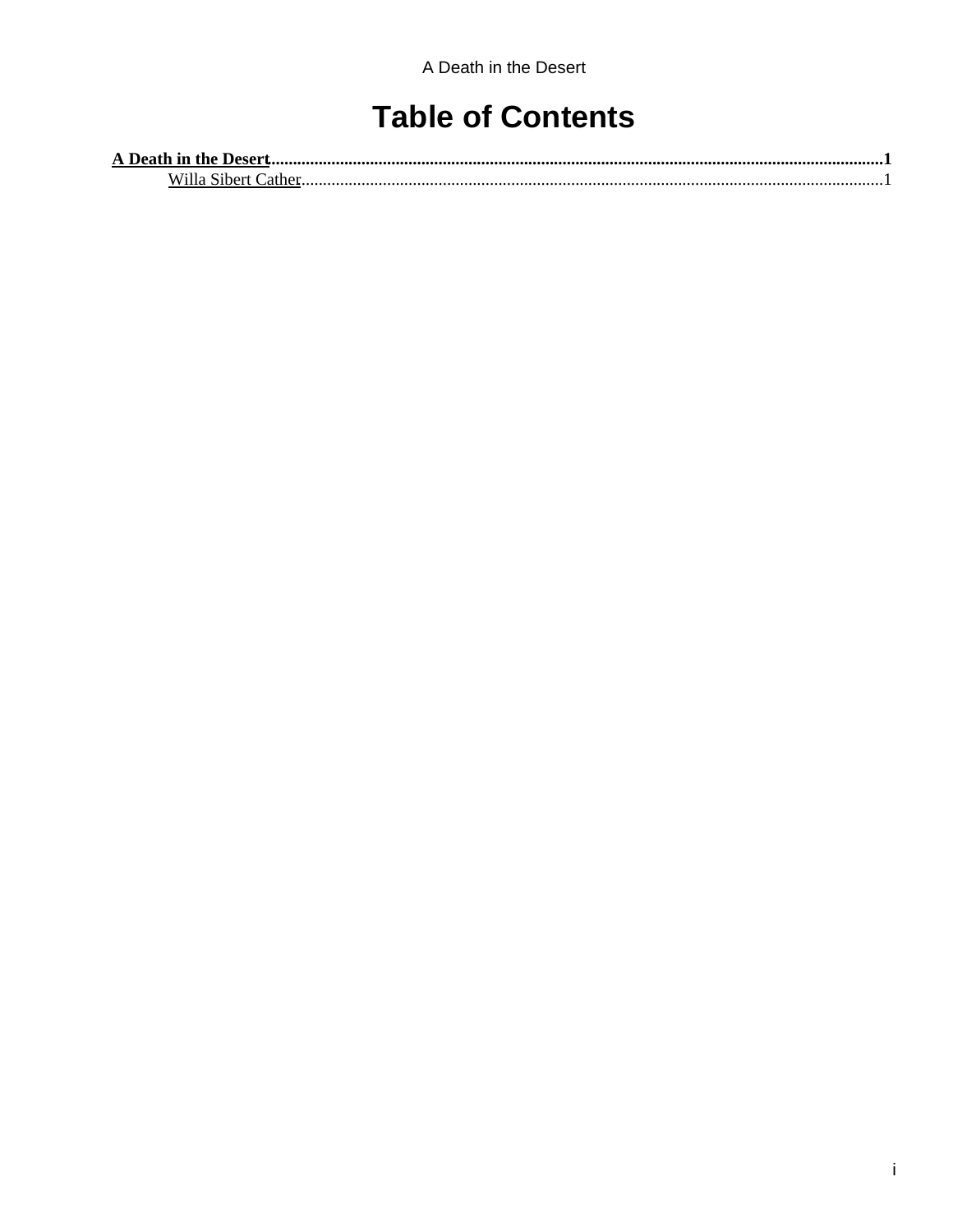### **Willa Sibert Cather**

<span id="page-2-1"></span><span id="page-2-0"></span>This page copyright © 2001 Blackmask Online.

http://www.blackmask.com

EVERETT HILGARDE was conscious that the man in the seat across the aisle was looking at him intently. He was a large, florid man, wore a conspicuous diamond solitaire upon his third finger, and Everett judged him to be a travelling salesman of some sort. He had the air of an adaptable fellow who had been about the world and who could keep cool and clean under almost any circumstances.

The "High Line Flyer," as this train was derisively called among railroad men, was jerking along through the hot afternoon over the monotonous country between Holdredge and Cheyenne. Besides the blond man and himself the only occupants of the car were two dusty, bedraggled−looking girls who had been to the Exposition at Chicago, and who were earnestly discussing the cost of their first trip out of Colorado. The four uncomfortable passengers were covered with a sediment of fine, yellow dust which clung to their hair and eyebrows like gold powder. It blew up in clouds from the bleak, lifeless country through which they passed, until they were one colour with the sage−brush and sand−hills. The grey and yellow desert was varied only by occasional ruins of deserted towns, and the little red boxes of station−houses, where the spindling trees and sickly vines in the blue−grass yards made little green reserves fenced off in that confusing wilderness of sand.

As the slanting rays of the sun beat in stronger and stronger through the car−windows, the blond gentleman asked the ladies' permission to remove his coat, and sat in his lavender striped shirtsleeves, with a black silk handkerchief tucked about his collar. He had seemed interested in Everett since they had boarded the train at Holdredge; kept glancing at him curiously and then looking reflectively out of the window, as though he were trying to recall something. But wherever Everett went, some one was almost sure to look at him with that curious interest, and it had ceased to embarrass or annoy him. Presently the stranger, seeming satisfied with his observation, leaned back in his seat, half closed his eyes, and began softly to whistle the Spring Song from Proserpine, the cantata that a dozen years before had made its young composer famous in a night. Everett had heard that air on guitars in Old Mexico, on mandolins at college glees, on cottage organs in New England hamlets, and only two weeks ago he had heart it played on sleigh−bells at a variety theatre in Denver. There was literally no way of escaping his brother's precocity. Adriance could live on the other side of the Atlantic, where his youthful indiscretions were forgotten in his mature achievements, but his brother had never been able to outrun Proserpine, — and here he found it again, in the Colorado sand−hills. Not that Everett was exactly ashamed of Proserpine; only a man of genius could have written it, but it was the sort of thing that a man of genius outgrows as soon as he can.

Everett unbent a trifle, and smiled at his neighbour across the aisle. Immediately the large man rose and coming over dropped into the seat facing Hilgarde, extending his card.

"Dusty ride, isn't it? I don't mind it myself; I'm used to it. Born and bred in de briar patch, like Br'er Rabbit. I've been trying to place you for a long time; I think I must have met you before."

"Thank you," said Everett, taking the card; "my name is Hilgarde. You've probably met my brother, Adriance; people often mistake me for him."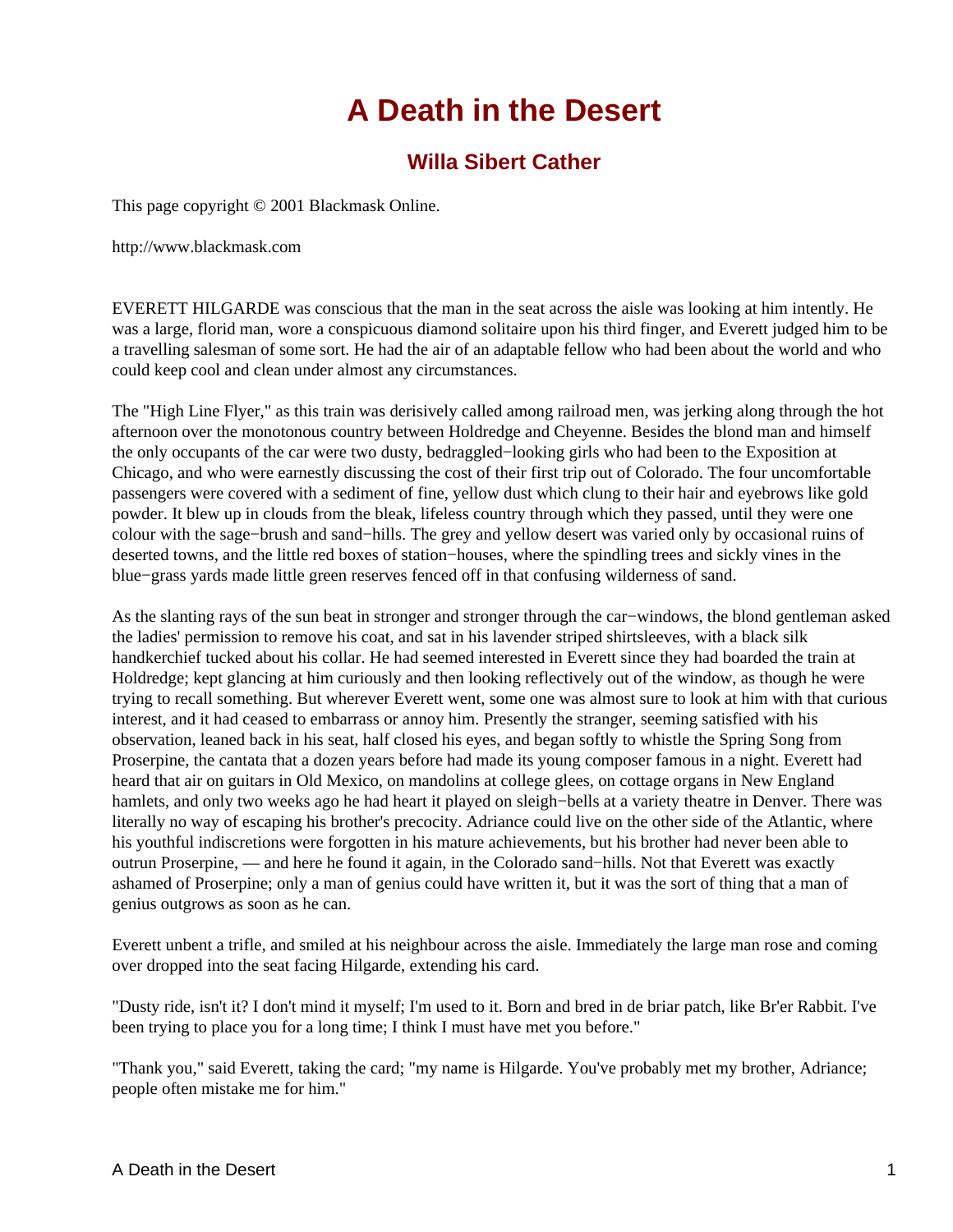The travelling−man brought his hand down upon his knee with sucke Br'er Rabbit. I've been trying to place you for a long time; I think I must have met you before."

 "Thank you," said Everett, taking the card; "my name is Hilgarde. You've probably met my brother, Adriance; people often mistake me for him."

The travelling−man brought his hand down upon his knee with such vehemence that the solitaire blazed.

 "So I was right after all, and if you're not Adriance Hilgarde you're his double. I thought I couldn't be mistaken. Seen him? Well, I guess! I never missed one of his recitals at the Auditorium, and he played the piano score of Proserpine through to us once at the Chicago Press Club. I used to be on the Commercial there before I began to travel for the publishing department of the concern. So you're Hilgarde's brother, and here I've run into you at the jumping−off place. Sounds like a newspaper yarn, doesn't it?"

 The travelling−man laughed and offering Everett a cigar plied him with questions on the only subject that people ever seemed to care to talk to him about. At length the salesman and the two girls alighted at a Colorado way station, and Everett went on to Cheyenne alone.

 The train pulled into Cheyenne at nine o'clock, late by a matter of four hours or so; but no one seemed particularly concerned at its tardiness except the station agent, who grumbled at being kept in the office over time on a summer night. When Everett alighted from the train he walked down the platform and stopped at the track crossing, uncertain as to what direction he should take to reach a hotel. A phaeton stood near the crossing and a woman held the reins. She was dressed in white, and her figure was clearly silhouetted against the cushions, though it was too dark to see her face. Everett had scarcely noticed her, when the switch−engine came puffing up from the opposite direction, and the head−light threw a strong glare of light on his face. The woman in the phaeton uttered a low cry and dropped the reins. Everett started forward and caught the horse's head, but the animal only lifted its ears and whisked its tail in impatient surprise. The woman sat perfectly still, her head sunk between her shoulders and her handkerchief pressed to her face. Another woman came out of the depot and hurried toward the phaeton, crying, "Katharine, dear, what is the matter?"

 Everett hesitated a moment in painful embarrassment, then lifted his hat and passed on. He was accustomed to sudden recognitions in the most impossible places, especially from women.

 While he was breakfasting the next morning, the head waiter leaned over his chair to murmur that there was a gentleman waiting to see him in the parlour. Everett finished his coffee, and went in the direction indicated, where he found his visitor restlessly pacing the floor. His whole manner betrayed a high degree of agitation, though his physique was not that of a man whose nerves lie near the surface. He was something below medium height, square–shouldered and solidly built. His thick, closely cut hair was beginning to show grey about the ears, and his bronzed face was heavily lined. His square brown hands were locked behind him, and he held his shoulders like a man conscious of responsibilities, yet, as he turned to greet Everett, there was an incongruous diffidence in his address.

 "Good−morning, Mr. Hilgarde," he said, extending his hand; "I found your name on the hotel register. My name is Gaylord. I'm afraid my sister startled you at the station last night, and I've come around to explain."

 "Ah! the young lady in the phaeton? I'm sure I didn't know whether I had anything to do with her alarm or not. If I did, it is I who owe an apology."

The man coloured a little under the dark brown of his face.

 "Oh, it's nothing you could help, sir, I fully understand that. You see, my sister used to be a pupil of your brother's, and it seems you favour him; when the switch−engine threw a light on your face, it startled her."

 Everett wheeled about in his chair. "Oh! Katharine Gaylord! Is it possible! Why, I used to know her when I was a boy. What on earth — "

 "Is she doing here?" Gaylord grimly filled out the pause. "You've got at the heart of the matter. You know my sister had been in bad health for a long time?"

 "No. The last I knew of her she was singing in London. My brother and I correspond infrequently, and seldom get beyond family matters. I am deeply sorry to hear this."

The lines in Charley Gaylord's brow relaxed a little.

 "What I'm trying to say, Mr. Hilgarde, is that she wants to see you. She's set on it. We live several miles out of town, but my rig's below, and I can take you out any time you can go."

"At once, then. I'll get my hat and be with you in a moment."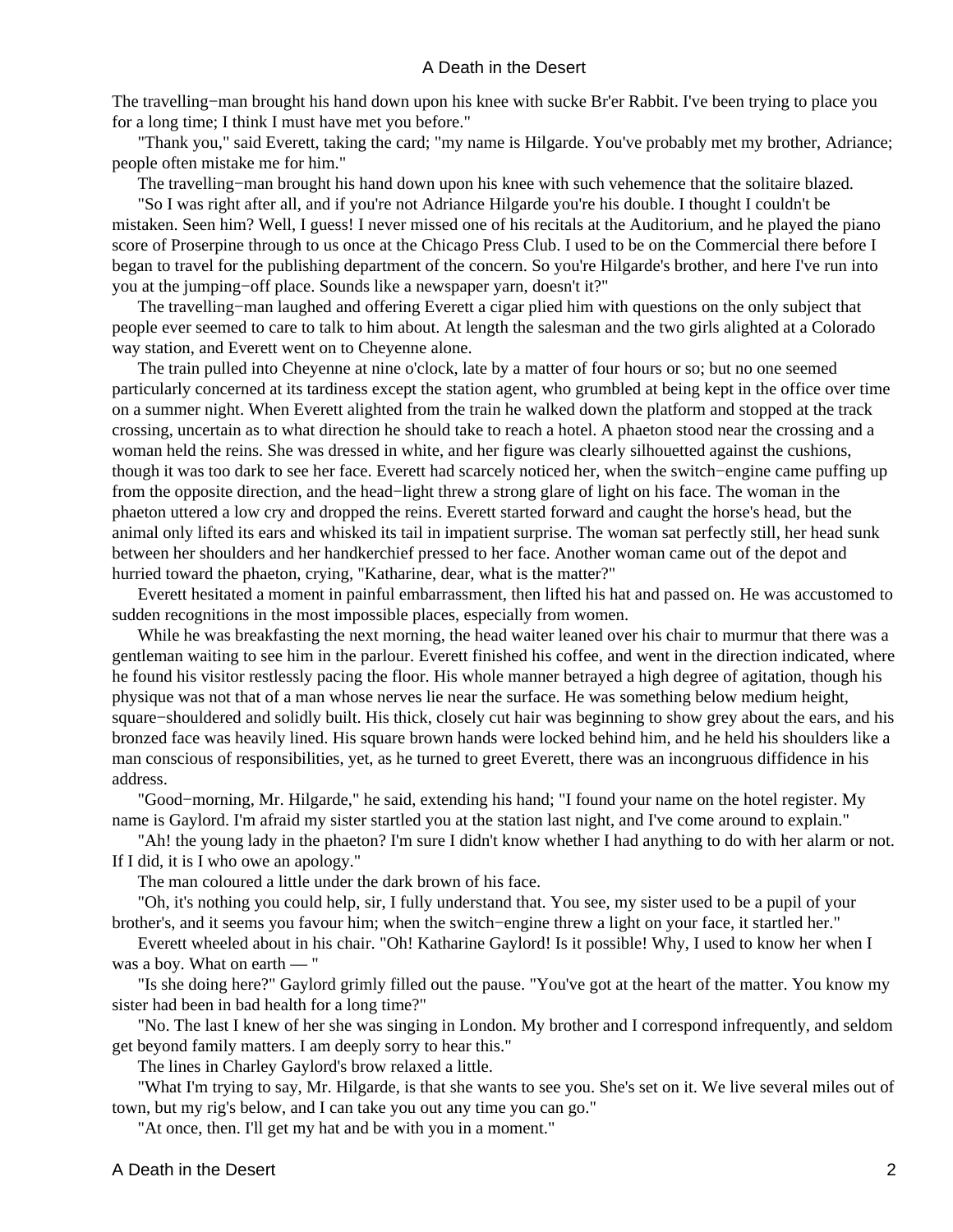When he came downstairs Everett found a cart at the door, and Charley Gaylord drew a long sigh of relief as he gathered up the reins and settled back into his own element.

 "I think I'd better tell you something about my sister before you see her, and I don't know just where to begin. She travelled in Europe with your brother and his wife, and sang at a lot of his concerts; but I don't know just how much you know about her."

 "Very little, except that my brother always thought her the most gifted of his pupils. When I knew her she was very young and very beautiful, and quite turned my head for a while."

 Everett saw that Gaylord's mind was entirely taken up by his grief. "That's the whole thing," he went on, flecking his horses with the whip.

 "She was a great woman, as you say, and she didn't come of a great family. She had to fight her own way from the first. She got to Chicago, and then to New York, and then to Europe, and got a taste for it all; and now she's dying here like a rat in a hole, out of her own world, and she can't fall back into ours. We've grown apart, some way — miles and miles apart — and I'm afraid she's fearfully unhappy."

 "It's a tragic story you're telling me, Gaylord," said Everett. They were well out into the country now, spinning along over the dusty plains of red grass, with the ragged blue outline of the mountains before them.

 "Tragic!" cried Gaylord, starting up in his seat, "my God, nobody will ever know how tragic! It's a tragedy I live with and eat with and sleep with, until I've lost my grip on everything. You see she had made a good bit of money, but she spent it all going to health resorts. It's her lungs. I've got money enough to send her anywhere, but the doctors all say it's no use. She hasn't the ghost of a chance. It's just getting through the days now. I had no notion she was half so bad before she came to me. She just wrote that she was run down. Now that she's here, I think she'd be happier anywhere under the sun, but she won't leave. She says it's easier to let go of life here. There was a time when I was a brakeman with a run out of Bird City, Iowa, and she was a little thing I could carry on my shoulder, when I could get her everything on earth she wanted, and she hadn't a wish my \$80 a month didn't cover; and now, when I've got a little property together, I can't buy her a night's sleep!"

 Everett saw that, whatever Charley Gaylord's present status in the world might be, he had brought the brakeman's heart up the ladder with him.

 The reins slackened in Gaylord's hand as they drew up before a showily painted house with many gables and a round tower. "Here we are," he said, turning to Everett, "and I guess we understand each other."

 They were met at the door by a thin, colourless woman, whom Gaylord introduced as "My sister, Maggie." She asked her brother to show Mr. Hilgarde into the music−room, where Katharine would join him.

 When Everett entered the music−room he gave a little start of surprise, feeling that he had stepped from the glaring Wyoming sunlight into some New York studio that he had always known. He looked incredulously out of the window at the grey plain that ended in the great upheaval of the Rockies.

 The haunting air of familiarity perplexed him. Suddenly his eye fell upon a large photograph of his brother above the piano. Then it all became clear enough: this was veritably his brother's room. If it were not an exact copy of one of the many studios that Adriance had fitted up in various parts of the world, wearying of them and leaving almost before the renovator's varnish had dried, it was at least in the same tone. In every detail Adriance's taste was so manifest that the room seemed to exhale his personality.

 Among the photographs on the wall there was one of Katharine Gaylord, taken in the days when Everett had known her, and when the flash of her eye or the flutter of her skirt was enough to set his boyish heart in a tumult. Even now, he stood before the portrait with a certain degree of embarrassment. It was the face of a woman already old in her first youth, a trifle hard, and it told of what her brother had called her fight. The camaraderie of her frank, confident eyes was qualified by the deep lines about her mouth and the curve of the lips, which was both sad and cynical. Certainly she had more good−will than confidence toward the world. The chief charm of the woman, as Everett had known her, lay in her superb figure and in her eyes, which possessed a warm, life−giving quality like the sunlight; eyes which glowed with a perpetual salutat to the world.

 Everett was still standing before the picture, his hands behind him and his head inclined, when he heard the door open. A tall woman advanced toward him, holding out her hand. As she started to speak she coughed slightly, then, laughing, said, in a low, rich voice, a trifle husky: "You see I make the traditional Camille entrance. How good of you to come, Mr. Hilgarde."

Everett was acutely conscious that while addressing him she was not looking at him at all, and, as he assured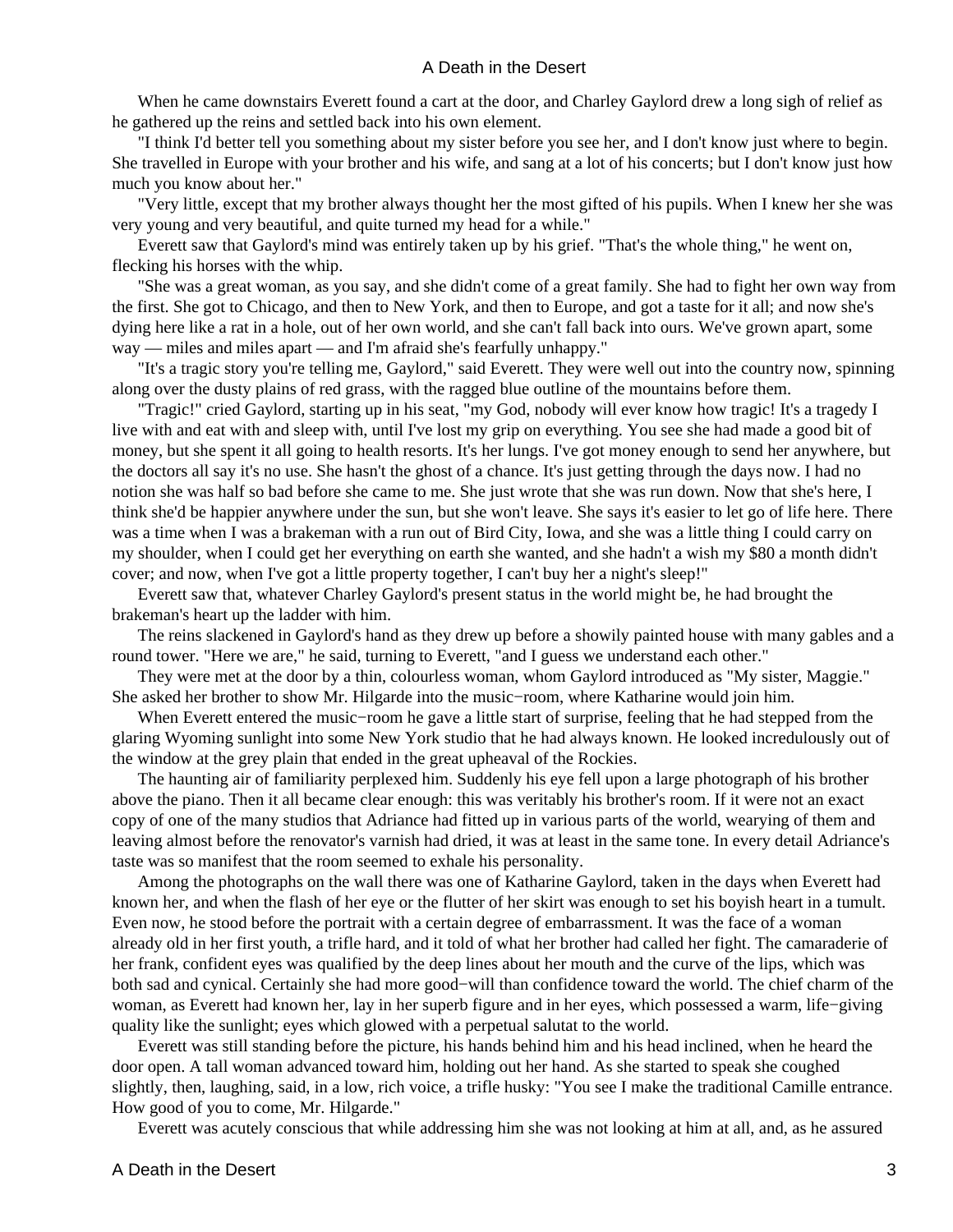her of his pleasure in coming, he was glad to have an opportunity to collect himself. He had not reckoned upon the ravages of a long illness. The long, loose folds of her white gown had been especially designed to conceal the sharp outlines of her body, but the stamp of her disease was there; simple and ugly and obtrusive, a pitiless fact that could not be disguised or evaded. The splendid shoulders were stooped, there was a swaying unevenness in her gait, her arms seemed disproportionately long, and her hands were transparently white, and cold to the touch. The changes in her face were less obvious; the proud carriage of the head, the warm, clear eyes, even the delicate flush of colour in her cheeks, all defiantly remained, though they were all in a lower key — older, sadder, softer.

 She sat down upon the divan and began nervously to arrange the pillows. "Of course I'm ill, and I look it, but you must be quite frank and sensible about that and get used to it at once, for we've no time to lose. And if I'm a trifle irritable you won't mind? — for I'm more than usually nervous."

"Don't bother with me this morning, if you are tired," urged Everett. "I can come quite as well tomorrow."

 "Gracious, no!" she protested, with a flash of that quick, keen humour that he remembered as a part of her. "It's solitude that I'm tired to death of — solitude and the wrong kind of people. You see, the minister called on me this morning. He happened to be riding by on his bicycle and felt it his duty to stop. The funniest feature of his conversation is that he is always excusing my own profession to me. But how we are losing time! Do tell me about New York; Charley says you're just on from there. How does it look and taste and smell just now? I think a whiff of the Jersey ferry would be as flagons of cod−liver oil to me. Are the trees still green in Madison Square, or have they grown brown and dusty? Does the chaste Diana still keep her vows through all the exasperating changes of weather? Who has your brother's old studio now, and what misguided aspirants practise their scales in the rookeries about Carnegie Hall? What do people go to see at the theatres, and what do they eat and drink in the world nowadays? Oh, let me die in Harlem!" she was interrupted by a violent attack of coughing, and Everett, embarrassed by her discomfort, plunged into gossip about the professional people he had met in town during the summer, and the musical outlook for the winter. He was diagramming with his pencil some new mechanical device to be used at the Metropolitan in the production of the Rheingold, when he became conscious that she was looking at him intently, and that he was talking to the four walls.

 Katharine was lying back among the pillows, watching him through half−closed eyes, as a painter looks at a picture. He finished his explanation vaguely enough and put the pencil back in his pocket. As he did so, she said, quietly: "How wonderfully like Adriance you are!"

 He laughed, looking up at her with a touch of pride in his eyes that made them seem quite boyish. "Yes, isn't it absurd? It's almost as awkward as looking like Napoleon — But, after all, there are some advantages. It has made some of his friends like me, and I hope it will make you."

 Katharine gave him a quick, meaning glance from under her lashes. "Oh, it did that long ago. What a haughty, reserved youth you were then, and how you used to stare at people, and then blush and look cross. Do you remember that night you took me home from a rehearsal, and scarcely spoke a word to me?"

 "It was the silence of admiration," protested Everett, "very crude and boyish, but certainly sincere. Perhaps you suspected something of the sort?"

 "I believe I suspected a pose; the one that boys often affect with singers. But it rather surprised me in you, for you must have seen a good deal of your brother's pupils." Everett shook his head. "I saw my brother's pupils come and go. Sometimes I was called on to play accompaniments, or to fill out a vacancy at a rehearsal, or to order a carriage for an infuriated soprano who had thrown up her part. But they never spent any time on me, unless it was to notice the resemblance you speak of."

 "Yes," observed Katharine thoughtfully, "I noticed it then, too; but it has grown as you have grown older. That is rather strange, when you have lived such different lives. It's not merely an ordinary family likeness of features, you know, but the suggestion of the other man's personality in your face — like an air transposed to another key. But I'm not attempting to define it; it's beyond me; something altogether unusual and a trifle — well, uncanny," she finished, laughing.

 Everett sat looking out under the red window−blind which was raised just a little. As it swung back and forth in the wind it revealed the glaring panorama of the desert — a blinding stretch of yellow, flat as the sea in dead calm, splotched here and there with deep purple shadows; and, beyond, the ragged blue outline of the mountains and the peaks of snow, white as the white clouds. "I remember, when I was a child I used to be very sensitive about it. I don't think it exactly displeased me, or that I would have had it otherwise, but it seemed like a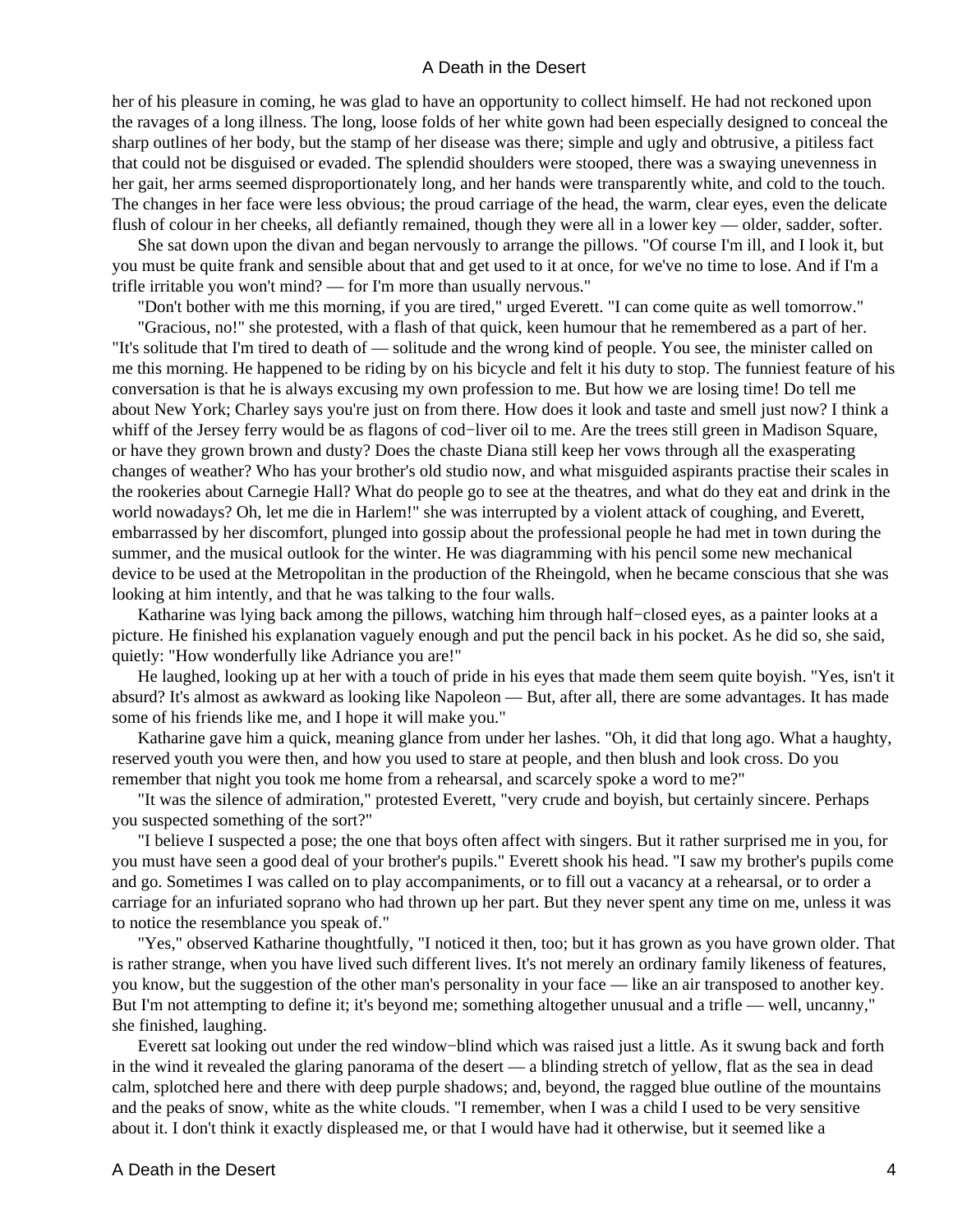birthmark, or something not to be lightly spoken of. It came into even my relations with my mother. Ad went abroad to study when he was very young, and mother was all broken up over it. She did her whole duty by each of us, but it was generally understood among us that she'd have made burnt−offerings of us all for him any day. I was a little fellow then, and when she sat alone on the porch on summer evenings, she used sometimes to call me to her and turn my face up in the light that streamed out through the shutters and kiss me, and then I always knew she was thinking of Adriance."

 "Poor little chap," said Katharine, in her husky voice. "How fond people have always been of Adriance! Tell me the latest news of him. I haven't heard, except through the press, for a year or more. He was in Algiers then, in the valley of the Chelif, riding horseback, and he had quite made up his mind to adopt the Mahometan faith and become an Arab. How many countries and faiths has he adopted, I wonder?"

 "Oh, that's Adriance," chuckled Everett. "He is himself barely long enough to write checks and be measured for his clothes. I didn't hear from him while he was an Arab; I missed that."

 "He was writing an Algerian suite for the piano then; it must be in the publisher's hands by this time. I have been too ill to answer his letter, and have lost touch with him."

Everett drew an envelope from his pocket. "This came a month ago. Read it at your leisure."

 "Thanks. I shall keep it as a hostage. Now I want you to play for me. Whatever you like; but if there is anything new in the world, in mercy let me hear it."

 He sat down at the piano, and Katharine sat near him, absorbed in his remarkable physical likeness to his brother, and trying to discover in just what it consisted. He was of a larger build than Adriance, and much heavier. His face was of the same oval mould, but it was grey, and darkened about the mouth by continual shaving. His eyes were of the same inconstant April colour, but they were reflective and rather dull; while Adriance's were always points of high light, and always meaning another thing than the thing they meant yesterday. It was hard to see why this earnest man should so continually suggest that lyric, youthful face, as gay as his was grave. For Adriance, though he was ten years the elder, and though his hair was streaked with silver, had the face of a boy of twenty, so mobile that it told his thoughts before he could put them into words. A contralto, famous for the extravagance of her vocal methods and of her affections, once said that the shepherd−boys who sang in the Vale of Tempe must certainly have looked like young Hilgarde.

 Everett sat smoking on the veranda of the Inter−Ocean House that night, the victim of mournful recollections. His infatuation for Katharine Gaylord, visionary as it was, had been the most serious of his boyish love−affairs. The fact that it was all so done and dead and far behind him, and that the woman had lived her life out since then, gave him an oppressive sense of age and loss.

 He remembered how bitter and morose he had grown during his stay at his brother's studio when Katharine Gaylord was working there, and how he had wounded Adriance on the night of his last concert in New York. He had sat there in the box — while his brother and Katharine were called back again and again, and the flowers went up over the footlights until they were stacked half as high as the piano — brooding in his sullen boy's heart upon the pride those two felt in each other's work — spurring each other to their best and beautifully contending in song. The footlights had seemed a hard, glittering line drawn sharply between their life and his. He walked back to his hotel alone, and sat in his window staring out on Madison Square until long after midnight, resolved to beat no more at doors that he could never enter.

 Everett's week in Cheyenne stretched to three, and he saw no prospect of release except through the thing he dreaded. The bright, windy days of the Wyoming autumn passed swiftly. Letters and telegrams came urging him to hasten his trip to the coast, but he resolutely postponed his business engagements. The mornings he spent on one of Charley Gaylord's ponies, or fishing in the mountains. In the afternoon he was usually at his post of duty. Destiny, he reflected, seems to have very positive notions about the sort of parts we are fitted to play. The scene changes and the compensation varies, but in the end we usually find that we have played the same class of business from first to last. Everett had been a stop−gap all his life. He remembered going through a looking−glass labyrinth when he was a boy, and trying gallery after gallery, only at every turn to bump his nose against his own face — which, indeed, was not his own, but his brother's. No matter what his mission, east or west, by land or sea, he was sure to find himself employed in his brother's business, one of the tributary lives which helped to swell the shining current of Adriance Hilgarde's. It was not the first time that his duty had been to comfort, as best he could, one of the broken things his brother's imperious speed had cast aside and forgotten. He made no attempt to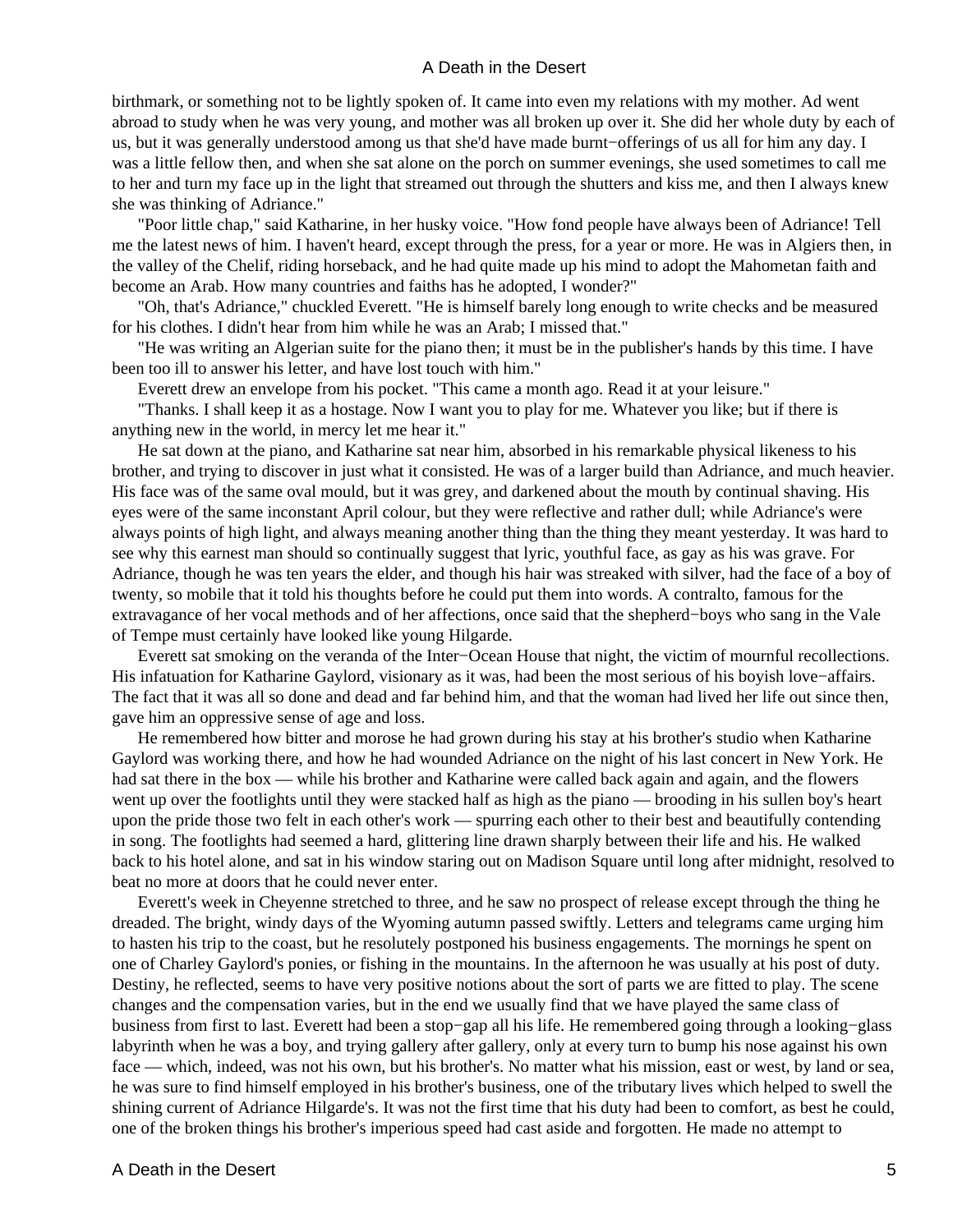analyse the situation or to state it in exact terms; but he accepted it as a commission from his brother to help this woman to die. Day by day he felt her need for him grow more acute and positive; and day by day he felt that in his peculiar relation to her, his own individuality played a smaller part. His power to minister to her comfort lay solely in his link with his brother's life. He knew that she sat by him always watching for some trick of gesture, some familiar play of expression, some illusion of light and shadow, in which he should seem wholly Adriance. He knew that she lived upon this, and that in the exhaustion which followed this turmoil of her dying senses, she slept deep and sweet, and dreamed of youth and art and days in a certain old Florentine garden, and not of bitterness and death.

 A few days after his first meeting with Katharine Gaylord, he had cabled his brother to write her. He merely said that she was mortally ill; he could depend on Adriance to say the right thing — that was a part of his gift. Adriance always said not only the right thing, but the opportune, graceful, exquisite thing. He caught the lyric essence of the moment, the poetic suggestion of every situation. Moreover, he usually did the right thing, except, when he did very cruel things — bent upon making people happy when their existence touched his, just as he insisted that his material environment should be beautiful; lavishing upon those near him all the warmth and radiance of his rich nature, all the homage of the poet and troubadour, and, when they were no longer near, forgetting — for that also was a part of Adriance's gift.

 Three weeks after Everett had sent his cable, when he made his daily call at the gaily painted ranch−house, he found Katharine laughing like a girl. "Have you ever thought," she said, as he entered the music−room, "how much these sances of ours are like Heine's 'Florentine Nights,' except that I don't give you an opportunity to monopolize the conversation?" She held his hand longer than usual as she greeted him. "You are the kindest man living, the kindest," she added, softly.

 Everett's grey face coloured faintly as he drew his hand away, for he felt that this time she was looking at him, and not at a whimsical caricature of his brother.

 She drew a letter with a foreign postmark from between the leaves of a book and held it out, smiling. "You got him to write it. Don't say you didn't, for it came direct, you see, and the last address I gave him was a place in Florida. This deed shall be remembered of you when I am with the just in Paradise. But one thing you did not ask him to do, for you didn't know about it. He has sent me his latest work, the new sonata, and you are to play it for me directly. But first for the letter; I think you would better read it aloud to me."

 Everett sat down in a low chair facing the window−seat in which she reclined with a barricade of pillows behind her. He opened the letter, his lashes half−veiling his kind eyes, and saw to his satisfaction that it was a long one; wonderfully tactful and tender, even for Adriance, who was tender with his valet and his stable−boy, with his old gondolier and the beggar−women who prayed to the saints for him.

 The letter was from Granada, written in the Alhambra, as he sat by the fountain of the Patio di Lindaraxa. The air was heavy with the warm fragrance of the South and full of the sound of splashing, running water, as it had been in a certain old garden in Florence, long ago. The sky was one great turquoise, heated until it glowed. The wonderful Moorish arches threw graceful blue shadows all about him. He had sketched an outline of them on the margin of his note−paper. The letter was full of confidences about his work, and delicate allusions to their old happy days of study and comradeship.

 As Everett folded it he felt that Adriance had divined the thing needed and had risen to it in his own wonderful way. The letter was consistently egotistical, and seemed to him even a trifle patronizing, yet it was just what she had wanted. A strong realization of his brother's charm and intensity and power came over him; he felt the breath of that whirlwind of flame in which Adriance passed, consuming all in his path, and himself even more resolutely than he consumed others. Then he looked down at this white, burnt−out brand that lay before him.

 "Like him, isn't it?" she said, quietly. "I think I can scarcely answer his letter, but when you see him next you can do that for me. I want you to tell him many things for me, yet they can all be summed up in this: I want him to grow wholly into his best and greatest self, even at the cost of what is half his charm to you and me. Do you understand me?"

 "I know perfectly well what you mean," answered Everett, thoughtfully. "And yet it's difficult to prescribe for those fellows; so little makes, so little mars."

 Katharine raised herself upon her elbow, and her face flushed with feverish earnestness. "Ah, but it is the waste of himself that I mean; his lashing himself out on stupid and uncomprehending people until they take him at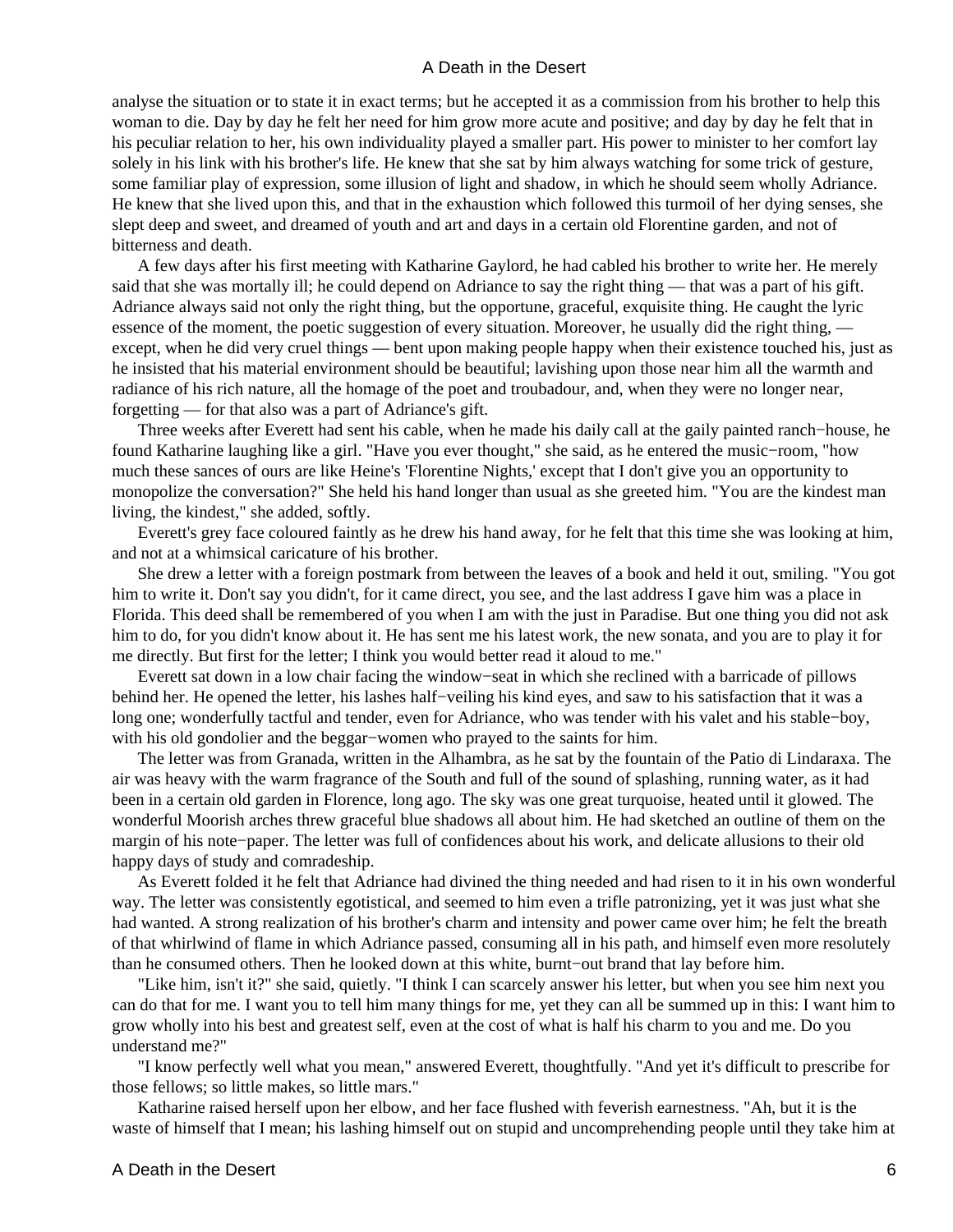#### their own estimate."

 "Come, come," expostulated Everett, now alarmed at her excitement. "Where is the new sonata? Let him speak for himself."

 He sat down at the piano and began playing the first movement, which was indeed the voice of Adriance, his proper speech. The sonata was the most ambitious work he had done up to that time, and marked the transition from his early lyric vein to a deeper and nobler style. Everett played intelligently and with that sympathetic comprehension which seems peculiar to a certain lovable class of men who never accomplish anything in particular. When he had finished he turned to Katharine.

 "How he has grown!" she cried. "What the three last years have done for him! He used to write only the tragedies of passion; but this is the tragedy of effort and failure, the thing Keats called hell. This is my tragedy, as I lie here, listening to the feet of the runners as they pass me — ah, God! the swift feet of the runners!" She turned her face away and covered it with her hands. Everett crossed over to her and knelt beside her. In all the days he had known her she had never before, beyond an occasional ironical jest, given voice to the bitterness of her own defeat. Her courage had become a point of pride with him.

"Don't do it," he gasped. "I can't stand it, I really can't, I feel it too much."

 When she turned her face back to him there was a ghost of the old, brave, cynical smile on it, more bitter than the tears she could not shed. "No, I won't; I will save that for the night, when I have no better company. Run over that theme at the beginning again, will you? It was running in his head when we were in Venice years ago, and he used to drum it on his glass at the dinner−table. He had just begun to work it out when the late autumn came on, and he decided to go to Florence for the winter. He lost touch with his idea, I suppose, during his illness. Do you remember those frightful days? All the people who have loved him are not strong enough to save him from himself! When I got word from Florence that he had been ill, I was singing at Monte Carlo. His wife was hurrying to him from Paris, but I reached him first. I arrived at dusk, in a terrific storm. They had taken an old palace there for the winter, and I found him in the library — a long, dark room full of old Latin books and heavy furniture and bronzes. He was sitting by a wood fire at one end of the room, looking, oh, so worn and pale! — as he always does when he is ill, you know. Ah, it is so good that you do know! Even his red smoking−jacket lent no colour to his face. His first words were not to tell me how ill he had been, but that that morning he had been well enough to put the last strokes to the score of his 'Souvenirs d' Automne,' and he was as I most like to remember him; and happy, and tired with that heavenly tiredness that comes after a good work done at last. Outside, the rain poured down in torrents, and the wind moaned and sobbed in the garden and about the walls of that desolated old palace. How that night comes back to me! There were no lights in the room, only the wood fire. It glowed on the black walls and floor like the reflection of purgatorial flame. Beyond us it scarcely penetrated the gloom at all. Adriance sat staring at the fire with the weariness of all his life in his eyes, and of all the other lives that must aspire and suffer to make up one such life as his. Somehow the wind with all its world−pain had got into the room, and the cold rain was in our eyes, and the wave came up in both of us at once — that awful vague, universal pain, that cold fear of life and death and God and hope — and we were like two clinging together on a spar in mid−ocean after the shipwreck of everything. Then we heard the front door open with a great gust of wind that shook even the walls, and the servants came running with lights, announcing that Madame had returned, 'and in the book we read no more that night.'"

 She gave the old line with a certain bitter humour, and with the hard, bright smile in which of old she had wrapped her weakness as in a glittering garment. That ironical smile, worn through so many years, had gradually changed the lines of her face, and when she looked in the mirror she saw not herself, but the scathing critic, the amused observer and satirist of herself.

Everett dropped his head upon his hand. "How much you have cared!" he said.

 "Ah, yes, I cared," she replied, closing her eyes. "You can't imagine what a comfort it is to have you know how I cared, what a relief it is to be able to tell it to some one."

Everett continued to look helplessly at the floor. "I was not sure how much you wanted me to know," he said.

 "Oh, I intended you should know from the first time I looked into your face, when you came that day with Charley. You are so like him, that it is almost like telling him himself. At least, I feel now that he will know some day, and then I will be quite sacred from his compassion."

"And has he never known at all?" asked Everett, in a thick voice.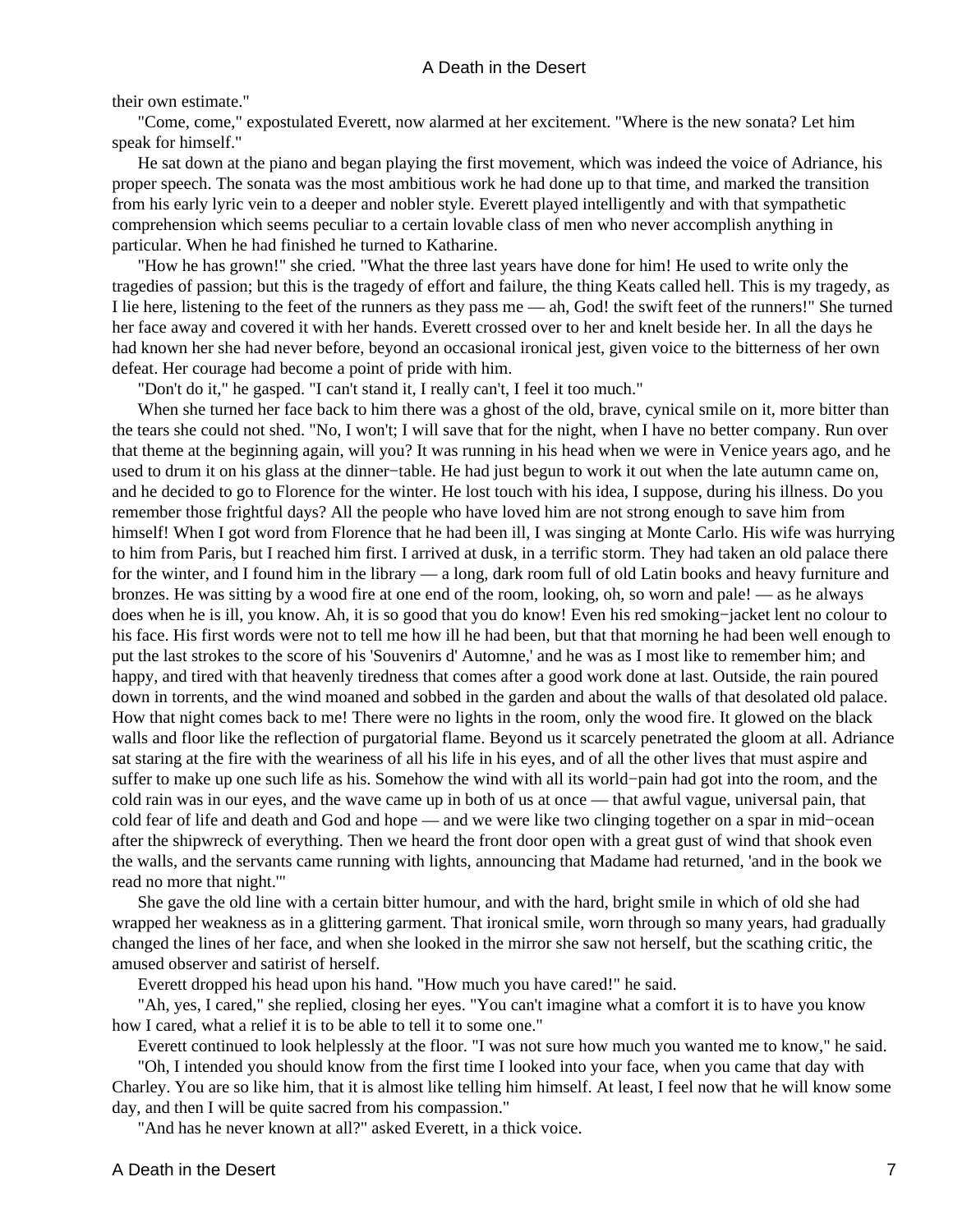"Oh! never at all in the way that you mean. Of course, he is accustomed to looking into the eyes of women and finding love there; when he doesn't find it there he thinks he must have been guilty of some discourtesy. He has a genuine fondness for every woman who is not stupid or gloomy, or old or preternaturally ugly. I shared with the rest; shared the smiles and the gallantries and the droll little sermons. It was quite like a Sunday−school picnic; we wore our best clothes and a smile and took our turns. It was his kindness that was hardest."

"Don't; you'll make me hate him," groaned Everett.

 Katharine laughed and began to play nervously with her fan. "It wasn't in the slightest degree his fault; that is the most grotesque part of it. Why, it had really begun before I ever met him. I fought my way to him, and I drank my doom greedily enough."

 Everett rose and stood hesitating. "I think I must go. You ought to be quiet, and I don't think I can hear any more just now."

 She put out her hand and took his playfully. "You've put in three weeks at this sort of thing, haven't you? Well, it ought to square accounts for a much worse life than yours will ever be."

 He knelt beside her, saying, brokenly: "I stayed because I wanted to be with you, that's all. I have never cared about other women since I knew you in New York when I was a lad. You are a part of my destiny, and I could not leave you if I would."

 She put her hands on his shoulders and shook her head. "No, no; don't tell me that. I have seen enough tragedy. It was only a boy's fancy, and your divine pity and my utter pitiableness have recalled it for a moment. One does not love the dying, dear friend. Now go, and you will come again tomorrow, as long as there are tomorrows." She took his hand with a smile that was both courage and despair, and full of infinite loyalty and tenderness, as she said softly:

"For ever and for ever, farewell, Cassius; If we do meet again, why, we shall smile; If not, why then, this parting was well made."

The courage in her eyes was like the clear light of a star to him as he went out.

 On the night of Adriance Hilgarde's opening concert in Paris, Everett sat by the bed in the ranch−house in Wyoming, watching over the last battle that we have with the flesh before we are done with it and free of it for ever. At times it seemed that the serene soul of her must have left already and found some refuge from the storm, and only the tenacious animal life were left to do battle with death. She laboured under a delusion at once pitiful and merciful, thinking that she was in the Pullman on her way to New York, going back to her life and her work. When she roused from her stupor, it was only to ask the porter to waken her half an hour out of Jersey City, or to remonstrate about the delays and the roughness of the road. At midnight Everett and the nurse were left alone with her. Poor Charley Gaylord had lain down on a couch outside the door. Everett sat looking at the sputtering night−lamp until it made his eyes ache. His head dropped forward, and he sank into heavy, distressful slumber. He was dreaming of Adriance's concert in Paris, and of Adriance, the troubadour. He heard the applause and he saw the flowers going up over the footlights until they were stacked half as high as the piano, and the petals fell and scattered, making crimson splotches on the floor. Down this crimson pathway came Adriance with his youthful step, leading his singer by the hand; a dark woman this time, with Spanish eyes.

 The nurse touched him on the shoulder, he started and awoke. She screened the lamp with her hand. Everett saw that Katharine was awake and conscious, and struggling a little. He lifted her gently on his arm and began to fan her. She looked into his face with eyes that seemed never to have wept or doubted. "Ah, dear Adriance, dear, dear!" she whispered.

Everett went to call her brother, but when they came back the madness of art was over for Katharine.

 Two days later Everett was pacing the station siding, waiting for the west−bound train. Charley Gaylord walked beside him, but the two men had nothing to say to each other. Everett's bags were piled on the truck, and his step was hurried and his eyes were full of impatience, as he gazed again and again up the track, watching for the train. Gaylord's impatience was not less than his own; these two, who had grown so close, had now become